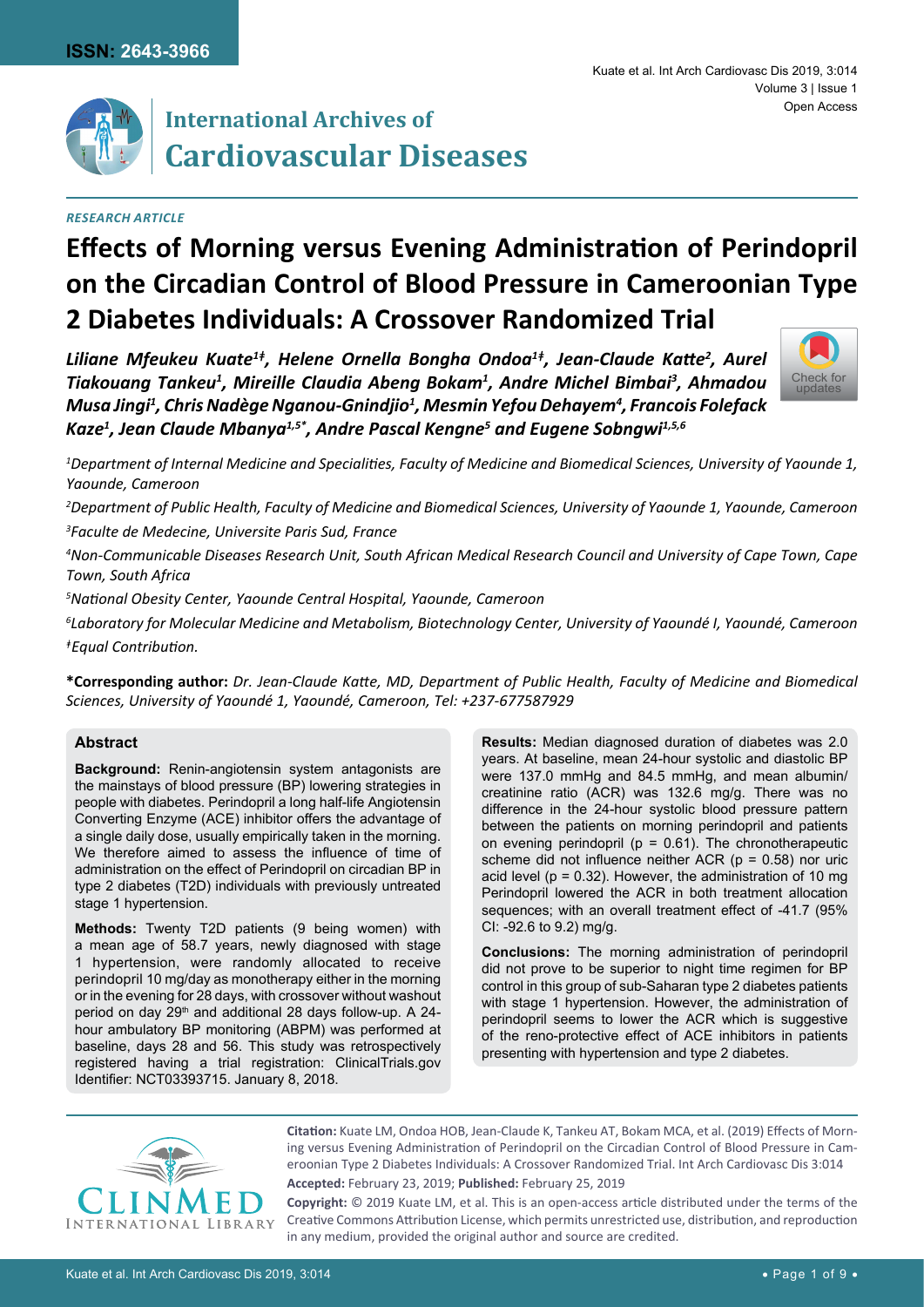#### **Keywords**

Type 2 diabetes, ACE inhibitor, Perindopril, Circadian control, Blood pressure

#### **List of Abbreviations**

ACR: Albumin/Creatinine Ratio; ABPM: Ambulatory Blood Pressure Monitoring; ACE: Angiotensin Converting Enzyme (ACE); BP: Blood Pressure; DBP: Diastolic Blood Pressure; SBP: Systolic Blood Pressure; PP: Pulse Pressure; T2D: Type 2 Diabetes (T2D)

#### **Background**

Hypertension is frequently associated with diabetes, with over half of individuals with diabetes also having hypertension [\[1](#page-8-3)]. This combination is associated with increased cardiovascular morbidity and mortality. For instance, about 75% of cardiovascular deaths in diabetes may be attributable to hypertension [\[2\]](#page-8-4). Therefore, achieving tight blood pressure (BP) control in diabetes is important for preventing vascular complications [[3](#page-8-5),[4](#page-8-6)]. Just like in the general population, optimal BP control in diabetes goes beyond achieving targets systolic (SBP) and diastolic (DBP) BP as measured in routine clinical encounters, to include achieving optimal values of all BP components during the entire nychthemeron; sine qua none condition to minimize the risk of cardiovascular complications [[4](#page-8-6)]. This emphasizes the importance of out-of-office BP measurement and particularly ambulatory BP measurement (ABPM) in people with diabetes [[5\]](#page-8-7). In addition to SBP and DBP values, ABPM provides an overview of the circadian BP control with nocturnal BP and MAP values, which are powerful predictors of cardiovascular risk in people with diabetes [[6](#page-8-8)-[8](#page-8-9)]. Up to 75% of people with type 2 diabetes have increased nocturnal BP values (also known as nondipping) [[9\]](#page-8-10); phenomenon captured only by ABPM, and which is associated with high cardiovascular risk [[10](#page-8-11)]. The increased nocturnal BP value is as a result of the upregulation of the RAAS common in diabetes. This upregulation of the RAAS in patient with diabetes comes as a result of an increase in plasma renin activity, mean arterial pressure, and general renal vascular resistance due to hyperglycemia [\[11](#page-8-12)]. Clinical practice guidelines are unanimous on the pivotal role of angiotensinconverting enzyme inhibitors (ACEIs) and angiotensin receptors antagonists in BP lowering strategies in people with diabetes [[12](#page-8-13)]. It has been suggested that compared to morning ingestion, bedtime ingestion of more than one antihypertensive drug could induce a better reduction of incident cardiovascular events in type 2 diabetes patients [\[13](#page-8-14)]. Perindopril is a long acting ACEI, which displays similar pharmacodynamic properties to other agents in this class. It is a prodrug hydrolyzed to the active metabolite after absorption allowing once daily administration with adequate 24 hour action [[14\]](#page-8-15). Whether this translates into similar BP control irrespective of when the daily dose of perindopril

is taken, remains unknown, although empirically this dose is generally absorbed in the morning. Accordingly, we conducted a clinical trial to investigate the chronotherapeutic effect of the administration of perindopril on BP control in diabetic individuals with stage 1 hypertension.

### **Methods**

#### **Ethical considerations**

The study protocol was approved by the Institutional ethics research committee of the Faculty of Medicine and Biomedical Sciences (University of Yaounde 1, Cameroon). The Cameroon National Ethics Committee for Research in Human Health provided the ethical clearance for the trial.

### **Design**

We carried out a prospective single blinded 2-sequence, 2-period, 2-treatment regimens randomised uniform AB|BA crossover clinical trial, conducted over a six-month period from December 2015 to May 2016. There was no change in protocol during the study.

#### **Centers and patients**

The study population consisted of type 2 diabetic individuals all aged greater than 18-years-old, selected at the National Obesity Center of the Yaoundé Central Hospital (Cameroon), which has been described in details previously [[15](#page-8-0)]. Only patients with a normal creatinine clearance and newly diagnosed and untreated stage 1 hypertension were included. Stage 1 hypertension was defined as 130-139 and/or 80-89 mmHg [\[16](#page-8-1)]. See the study flow diagram shown as [Figure 1](#page-2-0).

### **Randomization and blinding**

The allocation sequence was randomly generated. The lead investigator (HOBO) enrolled the participants, while a second investigator (MCAB) was only responsible for generating the allocation sequence, assigning participants to their groups, and dispensing perindopril 10 mg as needed. Our study population was divided into two groups by randomization using a simple and restricted method of blocks, which consisted of drawing one out of two of non-distinguishable counters from a non-transparent bag without replacement, every counter being either red or blue. Patients were assigned to one group or other depending on the color of the ball drawn [\[17](#page-8-2)]. Every patient drawing a red color was assigned to the first group (A) that received perindopril during morning for the first 28 days and in the evening for the last 28 days of the study. The second group (B) consisted of participants who drawn a blue ball. They received perindopril at the evening for the first 28 days, then switched to morning dose at mid follow-up.

## **Procedure**

Patients were verbally invited by the investigator to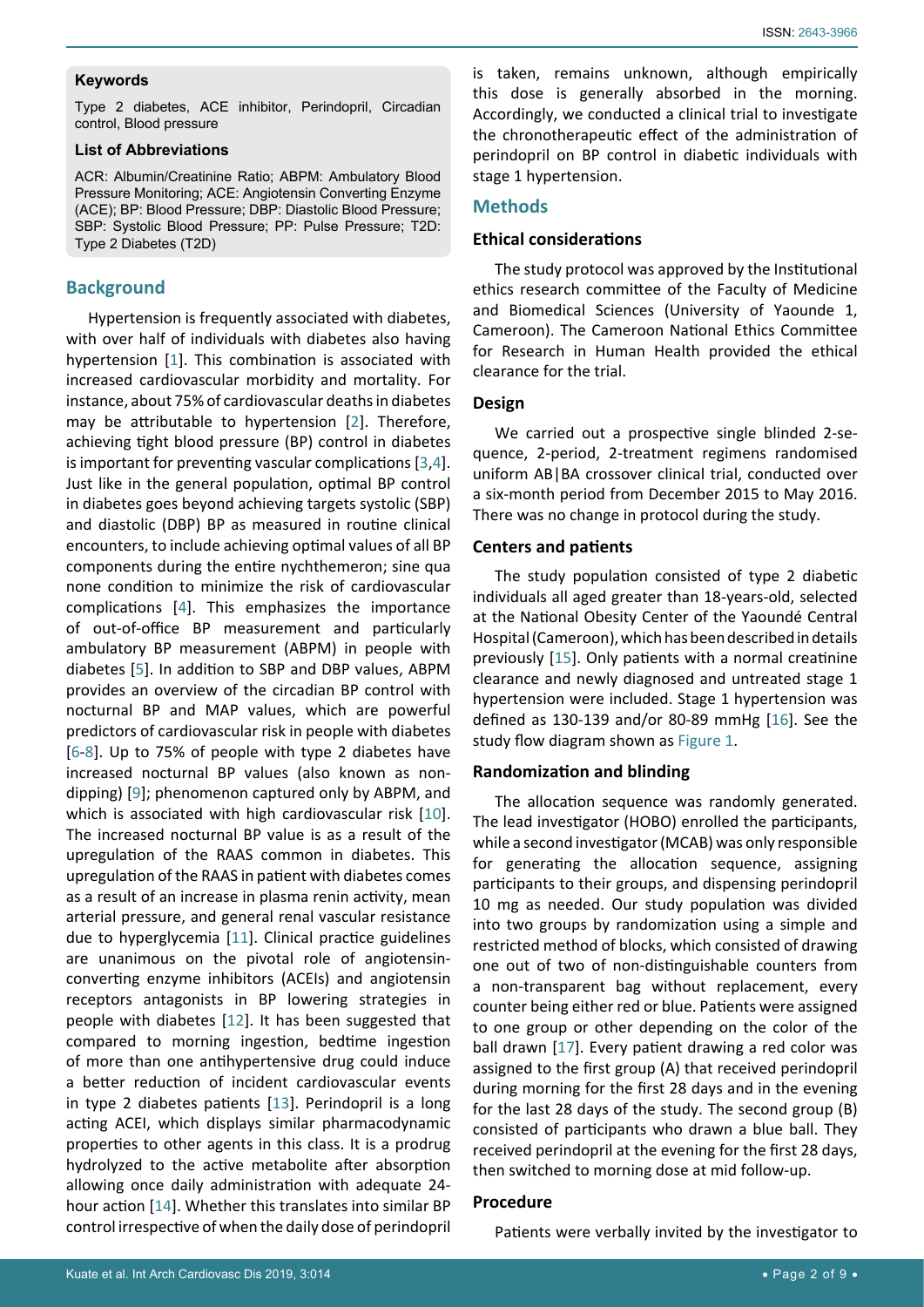<span id="page-2-0"></span>

the National Obesity Center of the Yaounde Central Hospital. Then, those having a stage 1 hypertension based on office blood pressure were selected for inclusion in the study. At the inclusion visit, participants received all information concerning the study and provided their written informed consent before final inclusion. Then, a clinical examination was performed during which, three serial office blood pressure measurements were taken five minutes apart in the sitting position from non-dominant arm using an automated sphygmomanometer Omron HEM-705 CP (Omron Corporation, Tokyo, Japan). The average of the three measurements was used as clinical BP during analyses. Weight to the nearest 0.5 kg was measured with participant lightly dressed, using a TANITA (TANITA Corporation 1-14-2 Maeno-cho, Tabashi-ku, TokyoJapan) scale. Height to the nearest 0.5 cm was measured in the upright position using a Leicester stadiometer, and body mass index (BMI in  $\text{kg/m}^2$ ) calculated as weight(Kg)/[height(m) × height(m)].

Waist circumference was measured at the horizontal plane midway between the lower rib margin and the iliac crest with a measuring tape. During this visit, each patient was informed of his randomized treatment regimen, by the second member of the research team. A spot urine sample was taken for the estimation of the urinary albumin excretion using turbidimetry method, and 10 ml of venous blood sample drawn plasma creatinine, potassium and uric acid assays. Creatinine clearance was estimated using the Modification of Diet in Renal Disease (MDRD) formula [[18](#page-8-16)]. ABPM was performed using a light weight device (i-mapa CE 004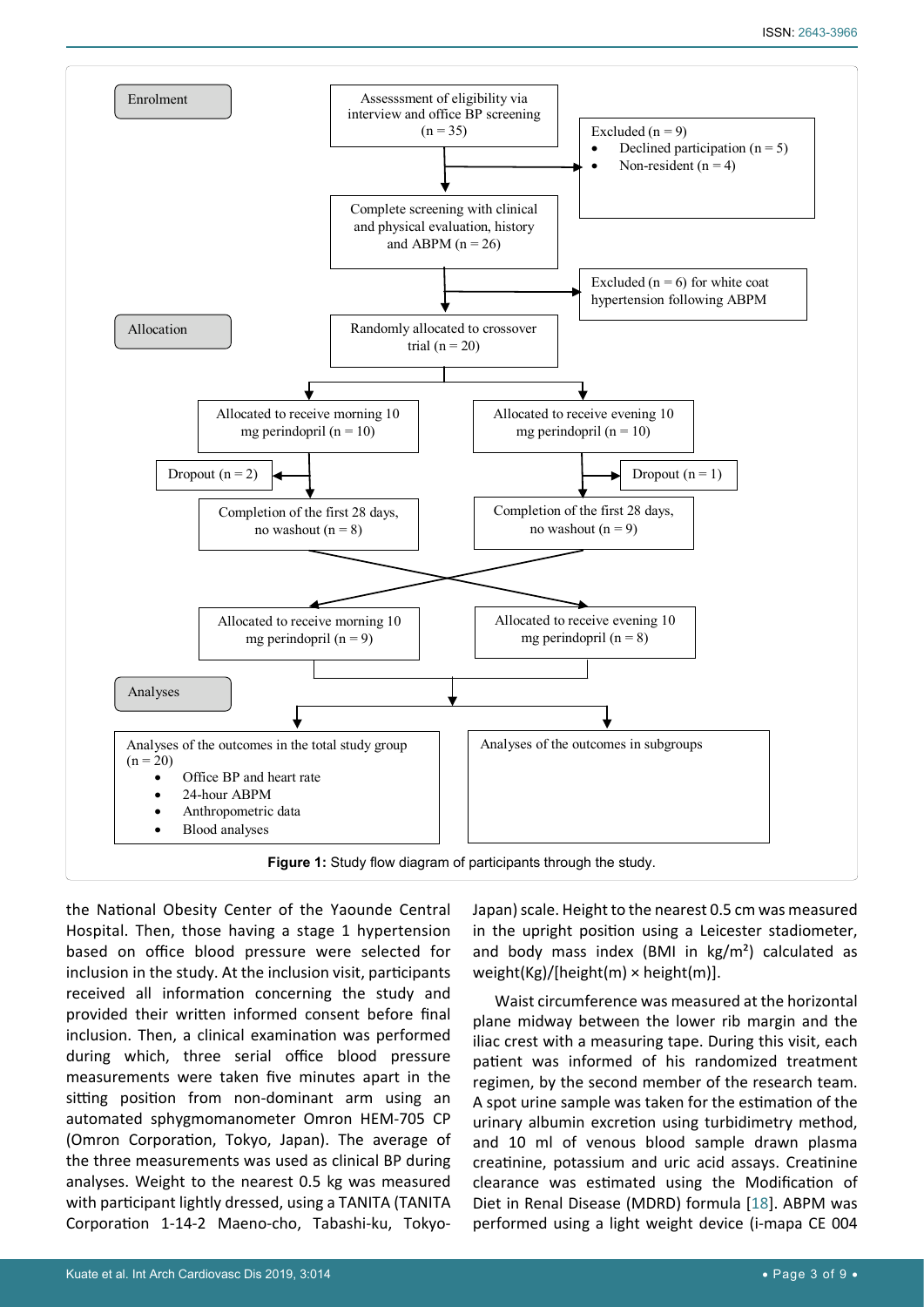1.1 TM High-tech Medical St Louis, Paris). Readings were obtained automatically at 15-min intervals during the day time defined from 07:00 to 22:00 and every 30 min from 22:00 to 07:00. This interval was set using a fix clock time but control with a personal diary for each patient. After, detailed information on device functioning, two readings were activated in the laboratory to ensure functionality before the patient left. Then, he was asked to continue his normal daily activities. A minimum of 70% of valid measures was required for interpretation. The participant then came in the next day for ABPM device collection, and this visit marked the first day of treatment with Perindopril 10 mg with each pack containing 30 tablets. The morning dose of perindopril 10 mg was taken between 7 am-9 am while the evening dose was taken at 20 pm  $\pm$  1 h. Participants were requested to attend follow-up visits with their tablet boxes. The second investigator was then able to verify adherence to the treatment by counting the remaining tablets in the original box.

On day 28, all the biological analyses done on day 0 were repeated, a new ABPM was performed. At the end of this measure, drug regimen was switched for each group and the participant continued the new regimen for 28 other days. At the end of the 56 days of perindopril treatment, all the previous analyses were repeated and the final ABPM recorded.

## **Outcomes measures**

The primary outcome was the change in average 24 hour systolic ABPM. Other outcomes included changes in 24-hour DBP, MAP and PP, change in daytime and night time SBP and DBP, change in urinary albumin excretion, serum uric acid and plasma potassium.

Tolerability and side effects were evaluated taking into account events spontaneously reported by participants, recorded in response to an open question or observed by investigator during visits.

Variation in SBP was used for the estimation of

## **Statistical analysis**

ISSN: 2643-3966

minimal sample size. The study was designed to detect a 10 mmHg absolute difference (standard deviation = 10) in SBP between regimens [\[19](#page-8-17)]. For an 80% power and 5% significance level, at least six participants were required per study arm [[20](#page-8-18)]. This number was increased to 10, in anticipation of a 25% loss to follow-up, giving a total of 20 participants across the two arms.

Data were analyzed using R® version 3.3.3 (2017-03- 06) [The R Foundation for Statistical Computing] and IBM SPSS for Windows, version 21.0 for Windows (IBM SPSS Statistics for Windows, Armonk, NY: IBM Corp.). The paired-sample t-test and Wilcoxon test were used to assess differences by treatment strategy, in the changes in mean levels of continuous variables during follow-up, while the McNemar test was used to assess difference in the occurrence of binary outcomes. A test for carry-over effects following Kenward and Jones revealed no carryover effects between the two treatment periods [\[21](#page-8-19)]. A p-value < 0.05 was used to characterize statistically significant results.

## **Results**

## **Baseline characteristics**

During the study period, a total of 50 patients were examined of which 35 were eligible. Among the 35 eligible patients, four were living out of the town and five refused to participate, six patients presented white coat hypertension after initial 24 h ABPM was performed. So, we enrolled twenty patients (11 men), with a mean age of 58.7  $\pm$  9.6 years. They were allocated randomly to the study therapy regimens with 10 patients in each group as shown in [Figure 1](#page-2-0). After 28 days, three patients were excluded: One presenting systolic blood pressure greater than 160 mmHg despite the treatment, and two lost during follow-up.

Our sample at the final visit therefore comprised 17 participants with 8 in the morning-evening group and 9 in the evening-morning group. Median [25<sup>th</sup>-75<sup>th</sup> percentiles] diabetes duration and glycated

| <b>Characteristics</b>             | <b>Overall</b>      | Men                 | Women               |
|------------------------------------|---------------------|---------------------|---------------------|
| Female, n (%)                      | 9(45)               | 11 (55)             | 9(45)               |
| Age, y                             | 57.5 [54.0-65.2]    | 57.0 [48.0-58.0]    | 66.0 [54.5-73.5]    |
| Diabetes mellitus duration, y      | 2.0 [0.75-9.75]     | $2.0$ [0.2-9.0]     | $ 4.0 0.8-13.0 $    |
| $HbA_{1c}$ , %                     | 7.9 [6.8-13.1]      | $7.4$ [7.0-8.1]     | 13.1 [6.4-14.2]     |
| Body mass index, kg/m <sup>2</sup> | 27.2 [23.4-30.6]    | 28.7 [26.4-30.8]    | 26.6 [19.7-30.0]    |
| 24-hour systolic BP, mmHg          | 137.0 [129.7-149.2] | 137.0 [130.5-149.2] | 137.0 [127.7-149.7] |
| 24-hour diastolic BP, mmHg         | 84.5 [77.7-88.2]    | 87.0 [80.2-89.2]    | 81.5 [77.0-87.7]    |
| 24-hour mean BP, mmHg              | 102.3 [96.8-109.0]  | 103.6 [96.8-108.5]  | 97.5 [96.2-109.0]   |
| Systolic office BP, mmHg           | 141.5 [139.0-152.0] | 149.0 [139.0-152.0] | 141.0 [138.5-156.0] |
| Diastolic office BP, mmHg          | 93.0 [85.2-93.0]    | 95.0 [93.0-101.0]   | 89.0 [84.0-98.5]    |
| Nocturnal blood pressure fall, %   | $1.7$ [-5.2-5.7]    | $1.0$ [0.9-1.0]     | $1.0$ [0.9-1.0]     |
| Dip pattern, $n$ $(\%)$            | 2(11)               | 1(10)               | 1(10)               |
| Albumin/creatinine ratio, mg/g     | 132.6 [71.1-229.0]  | 111.5 [61.5-214.4]  | 140.1 [81.4-280.3]  |
| Uric acid, g/l                     | 51.7 [47.0-56.0]    | 54.3 [51.2-64.0]    | 47.7 [42.6-50.8]    |

<span id="page-3-0"></span>**Table 1:** Baseline Demographic Characteristics of Study Population (n = 20).

Values are medians and 25<sup>th</sup>-75<sup>th</sup> percentiles or count and percentages; BP: Blood pressure; HbA<sub>1c</sub>: Glycated haemoglobin.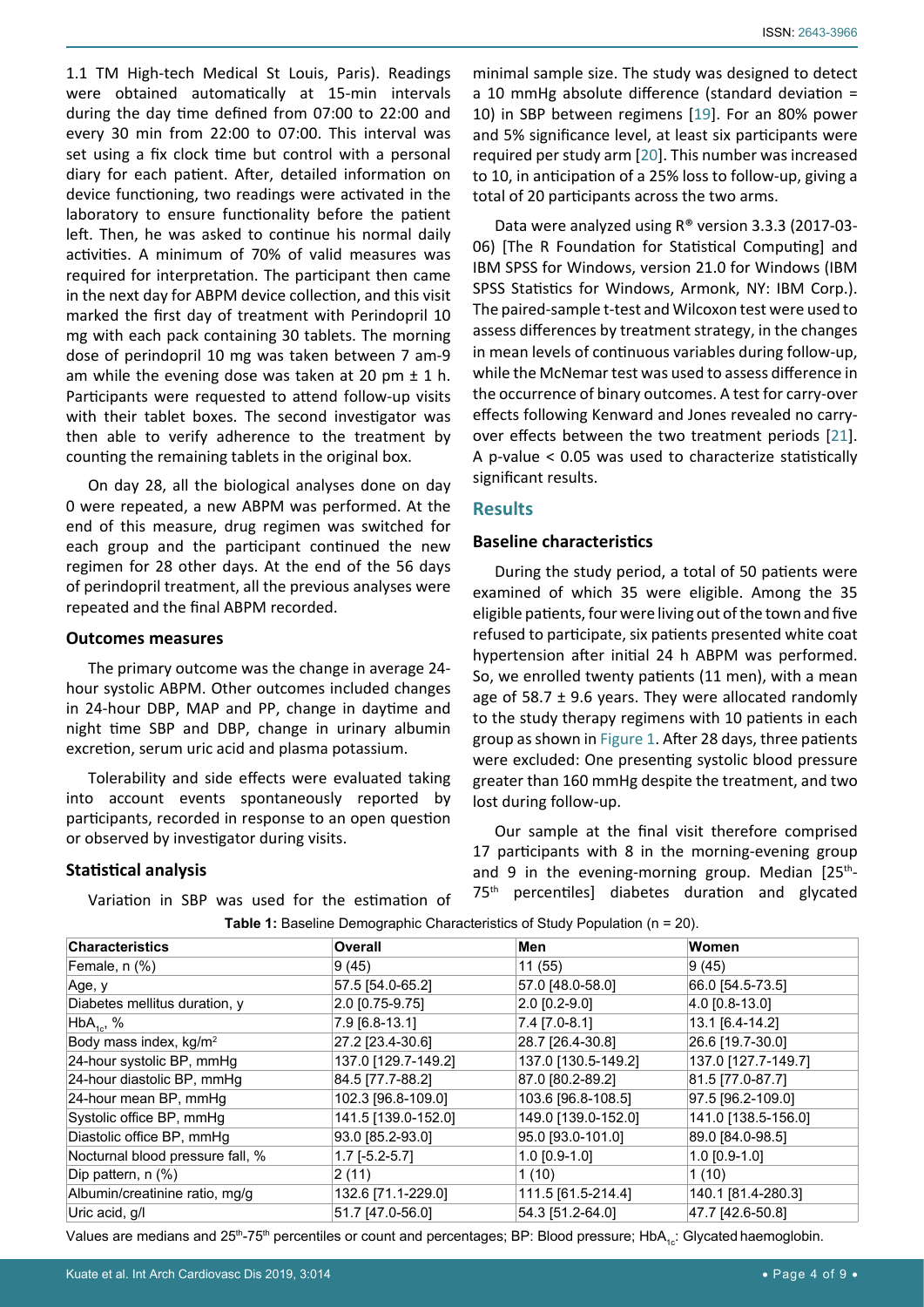haemoglobin (HbA1c) were respectively 2 [0.7-9.7] years and 7.9% [6.8-13.1]. 40% of participants were overweight and 30% obese. Median BMI was 27.2 [23.4-30.6]  $kg/m<sup>2</sup>$ . Baseline characteristics of the study population are summarised in [Table 1](#page-3-0).

# **Effect of each administration scheme on blood pressure and heart rate**

The change in mean 24-hour SBP between the first and second treatment periods was -0.8 (SD = 3.5) mmHg in the morning-evening perindopril sequence allocation, and -2.6 (9.5) mmHg in the evening-morning sequence allocation group. The treatment effect was -1.8 (95% CI: -5.4 to 1.9) mmHg,  $p = 0.61$  for the paired-sample t-test, indicating no statistical difference in the effect of morning and evening perindopril on 24-hour SBP ([Table](#page-4-0)  [2](#page-4-0)). There was also no difference in the treatment effect on 24-hour DBP (p = 0.46), 24-hour MAP (p = 0.32), 24 hour pulse pressure ( $p = 0.94$ ) and 24-h heart rate ( $p =$ 0.86), [Table 2](#page-4-0).

| <b>Outcome</b>       | <b>Treatment</b><br>sequence | Sie 2. Outcome measures and treatment sequence allocation.<br><b>Estimates</b> | <b>Treatment period</b> |                           | Within individual difference: |
|----------------------|------------------------------|--------------------------------------------------------------------------------|-------------------------|---------------------------|-------------------------------|
|                      |                              |                                                                                | 2                       |                           | Morning-evening               |
|                      |                              |                                                                                | Period 1                | Period 2                  |                               |
| 24-hour BP           |                              |                                                                                |                         |                           |                               |
| <b>SBP</b>           | Morning-evening              | Mean (SD)                                                                      |                         | 129.3 (14.2) 130.5 (15.1) | $-0.8(3.5)$                   |
|                      |                              | Sample size                                                                    | 9                       | 8                         | 8                             |
|                      | Evening-morning              | Mean (SD)                                                                      |                         | 139.0 (14.1) 132.6 (12.0) | $-2.6(9.5)$                   |
|                      |                              | Sample size                                                                    | 10                      | 9                         | 9                             |
|                      | <b>Treatment effect</b>      | Mean (SD)                                                                      |                         |                           | $-1.8(7.1)$                   |
|                      |                              | 95% CI                                                                         |                         |                           | $-5.4$ to 1.9                 |
|                      |                              | Sample size                                                                    |                         |                           | 17                            |
|                      |                              | Paired sample t-test                                                           |                         |                           | 0.61                          |
| <b>DBP</b>           | Morning-evening              | Mean (SD)                                                                      | 78.2 (8.0)              | 77.7(8.1)                 | 0.2(2.8)                      |
|                      |                              | Sample size                                                                    | 9                       | 8                         | 8                             |
|                      | Evening-morning              | Mean (SD)                                                                      | 86.2 (9.9)              | 82.2 (10.1)               | $-2.0(7.8)$                   |
|                      |                              | Sample size                                                                    | 10                      | 9                         | 9                             |
|                      | <b>Treatment effect</b>      | Mean (SD)                                                                      |                         |                           | $-0.9(5.9)$                   |
|                      |                              | 95% CI                                                                         |                         |                           | $-4.0$ to 2.1                 |
|                      |                              | Sample size                                                                    |                         |                           | 17                            |
|                      |                              | Paired sample t-test                                                           |                         |                           | 0.46                          |
| <b>MAP</b>           | Morning-evening              | Mean (SD)                                                                      | 95.2 (10.5)             | 95.3(9.9)                 | $-0.1(2.8)$                   |
|                      |                              | Sample size                                                                    | 9                       | 8                         | 8                             |
|                      | Evening-morning              | Mean (SD)                                                                      | 100.3(7.3)              | 99.0 (10.3)               | $-3.2(8.1)$                   |
|                      |                              | Sample size                                                                    | 10                      | 9                         | 9                             |
|                      | <b>Treatment effect</b>      | Mean (SD)                                                                      |                         |                           | $-1.7(6.0)$                   |
|                      |                              | 95% CI                                                                         |                         |                           | $-4.5$ to 1.6                 |
|                      |                              | Sample size                                                                    |                         |                           | 17                            |
|                      |                              | Paired sample t-test                                                           |                         |                           | 0.32                          |
| Pulse pressure       | Morning-evening              | Mean (SD)                                                                      | 51.2(7.3)               | 52.4(7.4)                 | $-0.5(2.0)$                   |
|                      |                              | Sample size                                                                    | 9                       | 8                         | 8                             |
|                      | Evening-morning              | Mean (SD)                                                                      | 52.6(8.7)               | 50.5(6.7)                 | $-0.6(4.4)$                   |
|                      |                              | Sample size                                                                    | 10                      | 9                         | 9                             |
|                      | <b>Treatment effect</b>      | Mean (SD)                                                                      |                         |                           | $-0.5(3.4)$                   |
|                      |                              | 95% CI                                                                         |                         |                           | $-2.3$ to 1.2                 |
|                      |                              | Sample size                                                                    |                         |                           | 17                            |
|                      |                              | Paired sample t-test                                                           |                         |                           | 0.94                          |
| Heart rate           | Morning-evening              | Mean (SD)                                                                      | 80(8)                   | 79 (6)                    | 1(3)                          |
|                      |                              | Sample size                                                                    | 9                       | 8                         | 8                             |
|                      | Evening-morning              | Mean (SD)                                                                      | 79 (6)                  | 78 (14)                   | $-2(10)$                      |
|                      |                              | Sample size                                                                    | 10                      | 9                         | 9                             |
|                      | Treatment effect             | Mean (SD)                                                                      |                         |                           | $-1(7)$                       |
|                      |                              | 95% CI                                                                         |                         |                           | $-5$ to 2                     |
|                      |                              | Sample size                                                                    |                         |                           | 17                            |
|                      |                              | Paired sample t-test                                                           |                         |                           | 0.86                          |
| Nocturnal dip in SBP | Morning-evening              | Mean (SD)                                                                      | $-0.4(7.7)$             | 2.9(7.4)                  | $-3.3(7.6)$                   |
| (%)                  |                              |                                                                                |                         |                           |                               |
|                      |                              | Sample size                                                                    | 9                       | 8                         | 8                             |
|                      | Evening-morning              | Mean (SD)                                                                      | 1.3(7.2)                | $-7.1(8.6)$               | $-6.4(14.5)$                  |

## <span id="page-4-0"></span>**Table 2:** Outcome measures and treatment sequence allocation.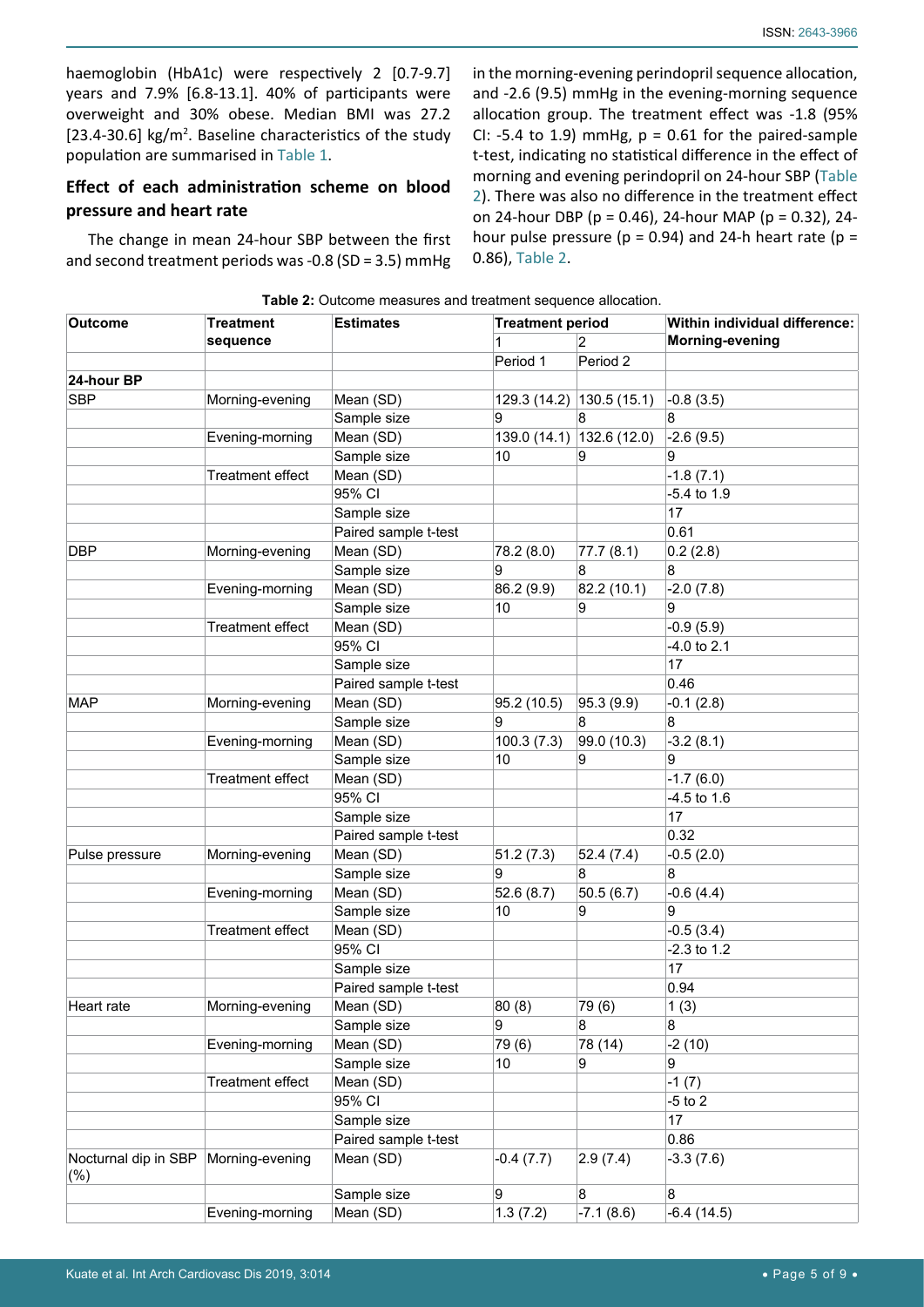|                                             |                         | 10<br>Sample size              |                  | 9<br>9                    |                 |  |
|---------------------------------------------|-------------------------|--------------------------------|------------------|---------------------------|-----------------|--|
|                                             | Treatment effect        | Mean (SD)                      |                  |                           | $-4.9(11.5)$    |  |
|                                             |                         | 95% CI                         |                  |                           | -10.9 to 1.0    |  |
|                                             |                         | Sample size                    |                  |                           | 17              |  |
|                                             | Paired sample t-test    |                                |                  |                           | 0.60            |  |
| Nocturnal dip in DBP Morning-evening<br>(%) |                         | Mean (SD)                      | $-3.0(7.0)$      | 0.5(5.7)                  | $-3.3(5.7)$     |  |
|                                             |                         | Sample size                    | 9                | 8                         | 8               |  |
|                                             | Evening-morning         | Mean (SD)                      | $-6.5(4.4)$      | $-6.5(13.0)$              | $-0.5(16.7)$    |  |
|                                             |                         | Sample size                    | 10               | 9                         | 9               |  |
|                                             | <b>Treatment effect</b> | Mean (SD)                      |                  |                           | $-1.8(12.5)$    |  |
|                                             |                         | 95% CI                         |                  |                           | $-8.2$ to 4.6   |  |
|                                             |                         | Sample size                    |                  |                           | 17              |  |
|                                             |                         | Paired sample t-test           |                  |                           | 0.65            |  |
| FVSNsysto                                   | Morning-evening         | Mean (SD)                      | 19.7 (23.1)      | 21.1(32.2)                | $-12.1(32.8)$   |  |
|                                             |                         | Sample size                    | 9                | 8                         | 8               |  |
|                                             | Evening-morning         | Mean (SD)                      | 36.6 (26.8)      | 26.9(21.1)                | $-3.1(19.7)$    |  |
|                                             |                         | Sample size                    | 10               | 9                         | 9               |  |
|                                             | <b>Treatment effect</b> | Mean (SD)                      |                  |                           | $-5.4(22.2)$    |  |
|                                             |                         | 95% CI                         |                  |                           | -19.5 to 8.7    |  |
|                                             |                         | Sample size                    |                  |                           | 17              |  |
|                                             |                         | Paired sample t-test           |                  |                           | 0.57            |  |
| <b>UACR</b>                                 | Morning-evening         | Mean (SD)                      | 150.2<br>(119.5) | 139.1 (96.5)              | $-29.6(88.9)$   |  |
|                                             |                         | Sample size                    | 9                | 8                         | 8               |  |
|                                             | Evening-morning         | Mean (SD)                      | 158.2<br>(123.5) | 113.9 (68.8)              | $-52.4(111.3)$  |  |
|                                             |                         | Sample size                    | 10               | 9                         | 9               |  |
|                                             | <b>Treatment effect</b> | Mean (SD)                      |                  |                           | $-41.7(99.0)$   |  |
|                                             |                         | 95% CI                         |                  |                           | -92.6 to 9.2    |  |
|                                             |                         | Sample size                    |                  |                           | 17              |  |
|                                             |                         | Paired sample Wilcoxon<br>test |                  |                           | 0.58            |  |
| Uric acid                                   | Morning-evening         | Mean (SD)                      | 59.1(8.4)        | 55.9 (9.2)                | 3.2(7.9)        |  |
|                                             |                         | Sample size                    | 9                | 8                         | 8               |  |
|                                             | Evening-morning         | Mean (SD)                      | 51.5(7.8)        | 51.0(8.5)                 | $-0.4(6.7)$     |  |
|                                             |                         | Sample size                    | 10               | 9                         | 9               |  |
|                                             | <b>Treatment effect</b> | Mean (SD)                      |                  |                           | 1.3(7.3)        |  |
|                                             |                         | 95% CI                         |                  |                           | $-2.5$ to $5.1$ |  |
|                                             |                         | Sample size                    |                  |                           | 17              |  |
|                                             |                         | Paired sample t-test           |                  |                           | 0.32            |  |
| <b>Daytime ABPM</b>                         |                         |                                |                  |                           |                 |  |
| <b>SBP</b>                                  | Morning-evening         | Mean (SD)                      |                  | 129.5 (13.7) 120.0 (13.0) | 1.1(4.4)        |  |
|                                             |                         | Sample size                    | 9                | 8                         | 8               |  |
|                                             | Evening-morning         | Mean (SD)                      |                  | 139.2 (15.7) 134.0 (14.5) | $-1.2(12.1)$    |  |
|                                             |                         | Sample size                    | 10               | 9                         | 9               |  |
|                                             | <b>Treatment effect</b> | Mean (SD)                      |                  |                           | $-0.1(9.1)$     |  |
|                                             |                         | 95% CI                         |                  |                           | $-4.8$ to $4.6$ |  |
|                                             |                         | Sample size                    |                  |                           | 17              |  |
|                                             |                         | Paired sample t-test           |                  |                           | 0.63            |  |
| <b>DBP</b>                                  | Morning-evening         | Mean (SD)                      | 78.4 (8.2)       | 78.1 (9.1)                | $-0.04(2.01)$   |  |
|                                             |                         | Sample size                    | 9                | 8                         | 8               |  |
|                                             | Evening-morning         | Mean (SD)                      | 87.4 (10.4)      | 82.2 (12.8)               | $-3.1(11.4)$    |  |
|                                             |                         | Sample size                    | 10               | 9                         | 9               |  |
|                                             | Treatment effect        | Mean (SD)                      |                  |                           | $-1.7(8.3)$     |  |
|                                             |                         | 95% CI                         |                  |                           | $-5.9$ to 2.6   |  |
|                                             |                         | Sample size                    |                  |                           | 17              |  |
|                                             |                         | Paired sample t-test           |                  |                           | 0.47            |  |
| Heart rate                                  | Morning-evening         | Mean (SD)                      | 83 (9)           | 82(7)                     | $-1(3)$         |  |
|                                             |                         | Sample size                    | 9                | 8                         | 8               |  |
|                                             | Evening-morning         | Mean (SD)                      | 80(6)            | 79 (14)                   | $-1(13)$        |  |
|                                             |                         | Sample size                    | 10               | 9                         | 9               |  |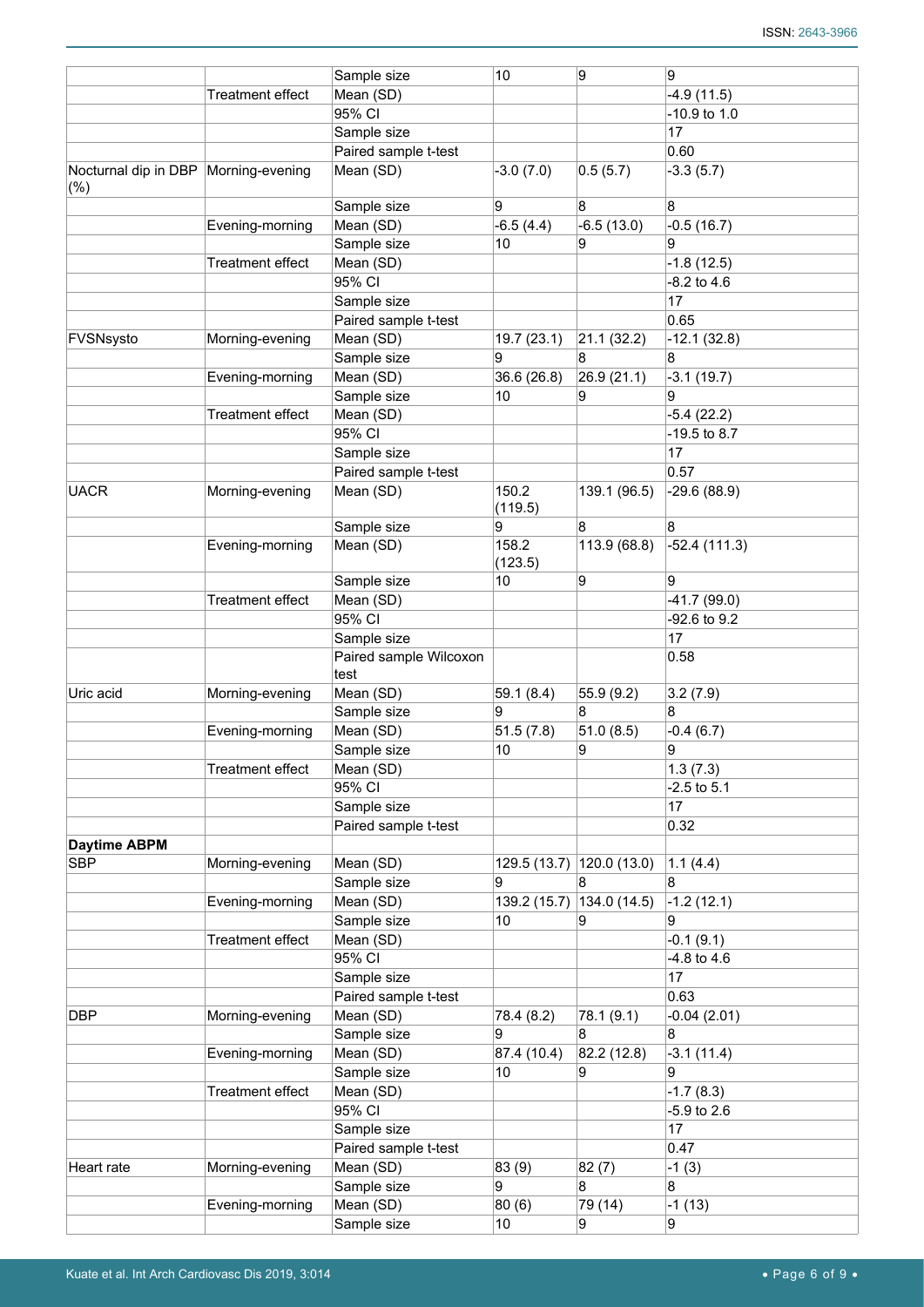|                      | <b>Treatment effect</b> | Mean (SD)            |                             |                           | $-1(9)$         |
|----------------------|-------------------------|----------------------|-----------------------------|---------------------------|-----------------|
|                      |                         | 95% CI               |                             |                           |                 |
|                      |                         | Sample size          |                             |                           | 17              |
|                      |                         | Paired sample t-test |                             |                           | 0.97            |
| <b>Nightime ABPM</b> |                         |                      |                             |                           |                 |
| <b>SBP</b>           | Morning-evening         | Mean (SD)            |                             | 128.5 (16.2) 132.2 (17.0) | $-4.0(9.3)$     |
|                      |                         | Sample size          | 9                           | 8                         | 8               |
|                      | Evening-morning         | Mean (SD)            | 129.6(10.1)<br>136.7 (12.3) |                           | $-4.1(8.7)$     |
|                      |                         | Sample size          | 10                          | 9                         | 9               |
|                      | <b>Treatment effect</b> | Mean (SD)            |                             |                           | $-4.1(8.7)$     |
|                      |                         | 95% CI               |                             |                           | $-8.6$ to 0.4   |
|                      |                         | Sample size          |                             |                           | 17              |
|                      |                         | Paired sample t-test |                             |                           | 0.98            |
| <b>DBP</b>           | Morning-evening         | Mean (SD)            | 76.5 (11.3)                 | 77.0 (11.9)               | $-1.3(3.1)$     |
|                      |                         | Sample size          | 9                           | 8                         | 8               |
|                      | Evening-morning         | Mean (SD)            | 81.3(8.3)                   | 80.4 (8.3)                | 0.6(8.3)        |
|                      |                         | Sample size          | 10                          | 9                         | 9               |
|                      | <b>Treatment effect</b> | Mean (SD)            |                             |                           | $-0.3(6.3)$     |
|                      |                         | 95% CI               |                             |                           | $-3.5$ to $3.0$ |
|                      |                         | Sample size          |                             |                           | 17              |
|                      |                         | Paired sample t-test |                             |                           | 0.55            |
| Heart rate           | Morning-evening         | Mean (SD)            | 72 (8)                      | 73(7)                     | $-1(5)$         |
|                      |                         | Sample size          | 9                           | 8                         | 8               |
|                      | Evening-morning         | Mean (SD)            | 74 (12)                     | 73 (14)                   | $-2(5)$         |
|                      |                         | Sample size          | 10                          | 9                         | 9               |
|                      | <b>Treatment effect</b> | Mean (SD)            |                             |                           | $-1(5)$         |
|                      |                         | 95% CI               |                             |                           | $-4$ to 1       |
|                      |                         | Sample size          |                             |                           | 17              |
|                      |                         | Paired sample t-test |                             |                           | 0.70            |
| Others               |                         |                      |                             |                           |                 |
| Kalemia              | Morning-evening         | Mean (SD)            | 4.9(0.4)                    | 5.0(0.4)                  | 0.04(0.10)      |
|                      |                         | Sample size          | 9                           | 8                         | 8               |
|                      | Evening-morning         | Mean (SD)            | 4.8(0.4)<br>4.9(0.4)        |                           | $-0.05(0.64)$   |
|                      |                         | Sample size          | 9<br>10                     |                           | 9               |
|                      | <b>Treatment effect</b> | Mean (SD)            |                             |                           | $-0.005(0.464)$ |
|                      |                         | 95% CI               |                             |                           | -0.244 to 0.233 |
|                      |                         | Sample size          |                             |                           | 17              |
|                      |                         | Paired sample t-test |                             |                           | 0.67            |

The nocturnal dip in SBP was -0.4% (SD 7.7) and 2.9% (7.4) respectively and the end of the first and second treatment periods in the morning-evening sequence group. Equivalent figures were 1.3% (7.2) and -7.15 (8.6) in the evening-morning sequence group. The within-individual difference (morning-evening) was  $-3.3\%$  (SD = 7.6) and  $-6.4\%$  (14.5) respectively within the morning-evening and evening-morning sequence groups. The treatment effect was -4.9% (95% CI -10.9 to 1.0), indicating again a non-significant difference in SBP dipping by time of treatment administration (paired-sample t-test  $p = 0.60$ ). The treatment effect on nocturnal DBP dipping was also non-significant: -1.8% (95% CI -8.2 to 4.6; p = 0.65); [Table 2](#page-4-0). Treatment effects on daytimes and nighttime BP and heart rate are available in [Table 2,](#page-4-0) always in support of no significant treatment effect (all  $p \ge 0.47$ ).

## **Effect of each administration scheme serum potassium, uric acid and urinary albumin excretion**

The within-individual difference in serum potassium

between the two treatment periods (morning-evening) was 0.04 (SD = 0.10) and -0.05 (0.64) respectively in the morning-evening and evening-morning sequence groups. The treatment effect of -0.005 (95% CI -0.244 to 0.233), was not statistically significant ( $p = 0.67$ ). Treatment effects on uric acid level ( $p = 0.32$ ), urinary albumin excretion ( $p = 0.58$ ) were also non-significant ([Table 2](#page-4-0)).

## **Side effects**

Headaches were recorded in 1/8 participants during morning perindopril and in 3/10 participants during evening perindopril, with a p-value of 0.62 for the McNemar test, indicating no differential occurrence of headaches by treatment regimen. Cough was recorded in 2/8 participants during morning perindopril and in 1/10 participants during evening perindopril with a p-value > 0.99. Vertigo was reported in 2/10 participants only during the evening with a p-value of 0.48. Hence the McNemar test indicated no differential occurrence of cough and vertigo by treatment regimen ([Table 3](#page-7-0)).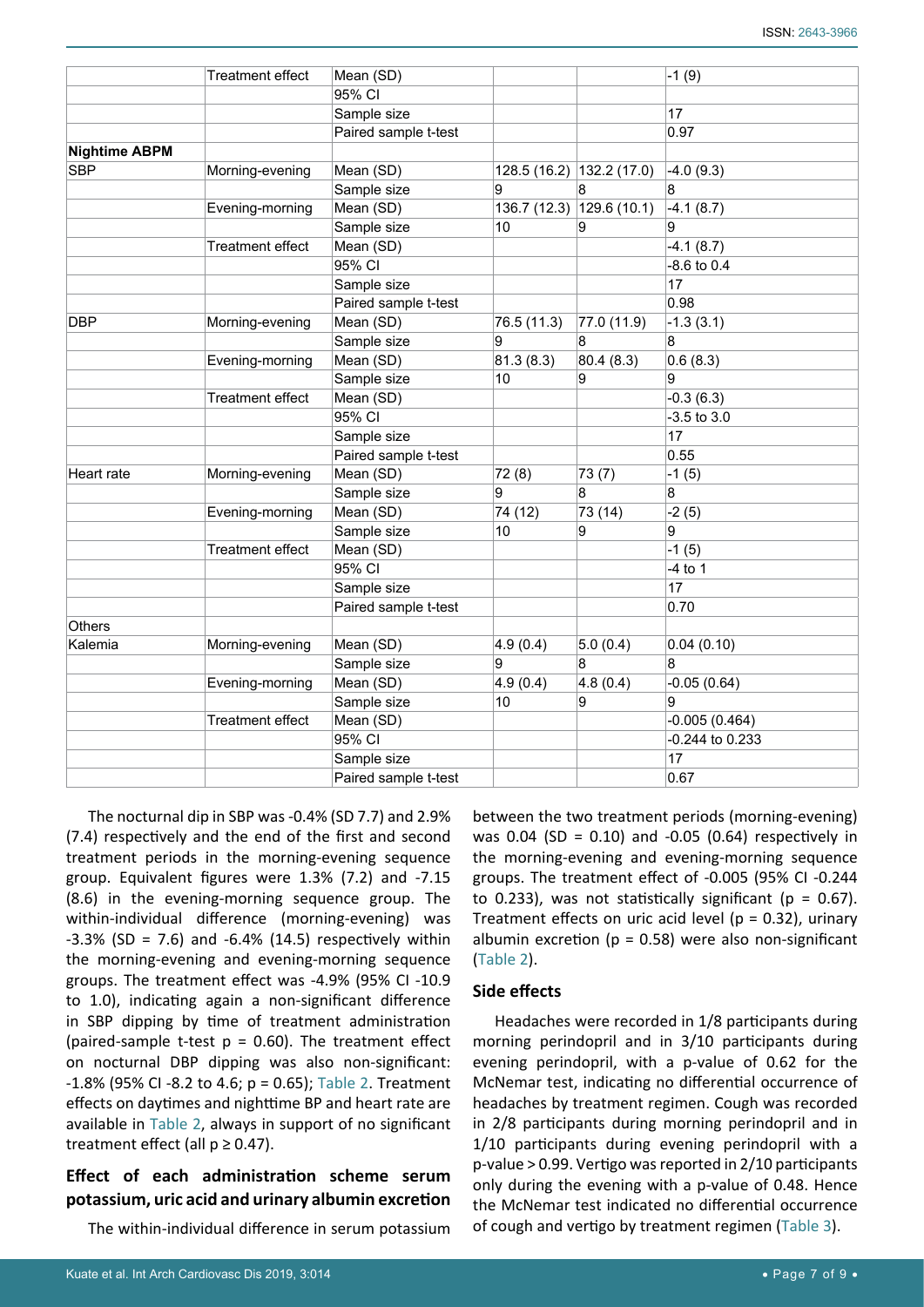| <b>Outcome</b> | <b>Treatment</b><br>sequence | <b>Estimates</b> | <b>Treatment period</b> |          | Mc-Memar test (p-value) |
|----------------|------------------------------|------------------|-------------------------|----------|-------------------------|
|                |                              |                  |                         | 2        |                         |
|                |                              |                  | Period 1                | Period 2 |                         |
| Headache       | Morning-evening              | N                |                         | 0        | 0.62                    |
|                |                              | Sample size      | 8                       | 8        |                         |
|                | Evening-morning              | N                | 3                       | 0        |                         |
|                |                              | Sample size      | 10                      | 9        | 0.99<br>⋗               |
| Cough          | Morning-evening              | N                | 2                       | 0        |                         |
|                |                              | Sample size      | 8                       | 8        |                         |
|                | Evening-morning              | N                |                         | 0        |                         |
|                |                              | Sample size      | 10                      | 9        |                         |
| Lipothymia     | Morning-evening              | N                | 0                       | 0        | <b>NA</b>               |
|                |                              | Sample size      | 8                       | 8        |                         |
|                | Evening-morning              | N                | 0                       | 0        |                         |
|                |                              | Sample size      | 10                      | 9        |                         |
| Vertigo        | Morning-evening              | N                | 0                       | 0        | 0.48                    |
|                |                              | Sample size      | 8                       | 8        |                         |
|                | Evening-morning              | N                | 2                       | 0        |                         |
|                |                              | Sample size      | 10                      | 9        |                         |

<span id="page-7-0"></span>**Table 3:** Outcome measures, side effects and treatment sequence allocations.

## **Discussion**

This study was carried out to investigate the chronotherapeutic effect of perindopril on blood pressure control in sub-Saharan type 2 diabetes mellitus population with stage 1 hypertension naïve to antihypertensive treatment. We found that morning administration of perindopril in both treatment sequences has no significant effect over evening regimen on blood pressure levels, hear rate, potassium and uric acid levels, as well as urinary albumin excretion and side effects including cough, headache, vertigo and lipothymia. Findings for some outcomes however, were limited by the small sample size. Hermida RC, et al. [\[22](#page-8-22)] described that the bedtime administration of ACEIs has been shown to be more beneficial since they exert a more marked effect on the asleep than awake SBP and DBP. This was however not verified in our study. Possible explanations could be our limited sample size but also the long independent drug terminal half-life of Perindopril [[23](#page-8-23)] may exert the same effect when taking as a morning or an evening dose.

Many studies have investigated the effect of perindopril on circadian control of blood pressure levels [[24](#page-8-24)-[26\]](#page-8-25). However, to the best of our knowledge, this is the first study comparing chronotherapeutic schemes of perindopril in hypertensive patients using a crossover design. The urinary albumin/creatinine ratio which is a marker of chronic kidney disease reduced overtime following the administration of 10 mg Perindopril no matter the treatment sequence considered confirming the reno-protective effects of ACE inhibitors in hypertensive patients with type 2 diabetes [[27](#page-8-26)]. Considering the importance of ACEI for kidney preservation and the fact that diuretics and calcium antagonists are more efficient in sub-Saharan patients, we postulate that the ideal combination for BP control in these patients must contain an ACEI added to

one of the above molecules [[14](#page-8-15),[28](#page-8-20),[29](#page-8-21)].

The implications of our findings can be of great clinical significance for physicians who could align the treatment of certain patients to best fit their daily routine activities and work schedule without losing the therapeutic effect of the perindopril. Patients on perindopril who missed morning dose can be advised to catch up in the evening without fear of any compromise. Patients with multiple morbidities and who are polymedicated can be advised to take other medications as usual in the morning and perindopril in the evening in order to reduce the pill burden associated with poly-medication. Patients on fixed-dose combination containing perindopril and maybe diuretic may be encouraged to take the combination in the morning so as to reduce the number of waking at night to urinate usually associated with the night time administration of diuretics.

It is worth noting that the small sample size of this study may limit the generalization of the findings of this study to all sub-Saharan populations. However the cross-over design and the simultaneous treatment sequence allocation analysis and comparison provide a solid appraisal of the effect of the different times of administrations of perindopril.

## **Conclusions**

This study revealed no difference in the effects of daytime vs. evening time administration of perindopril on BP levels in sub-Saharan type 2 diabetes patients with grade I hypertension. This confirms that in this group of patients, the administration of perindopril can be prescribed based on the preference of the patient with regards to time of day without fear of lowering the clinical effect.

## **Acknowledgement**

All the participants who took part in the study and